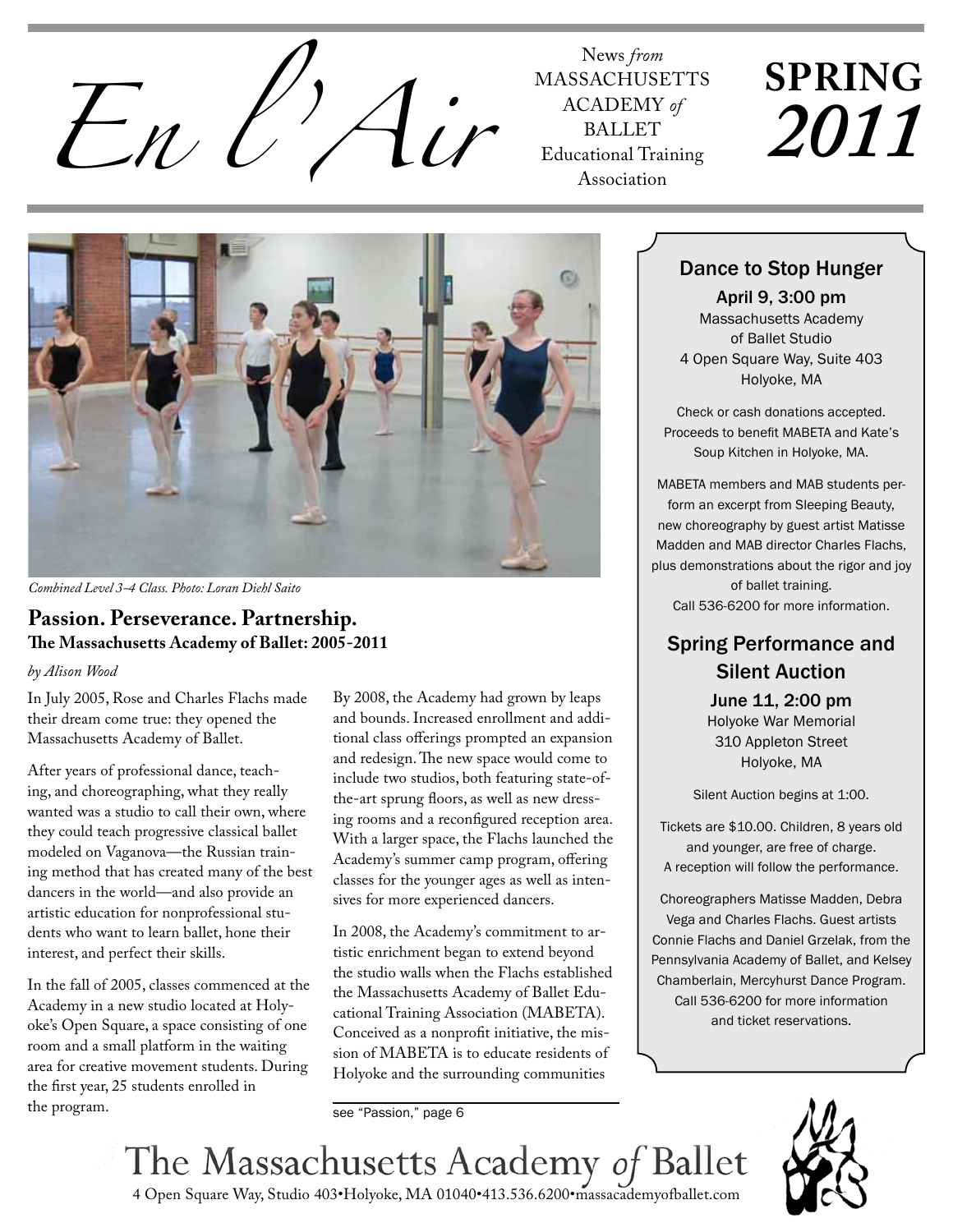*En L'Air*

## **Behind the Scenes: An Interview with MAB Costume Mistress Arlene Kowal**

*by Cathy Johnson*



hush falls over the audience as the lights dim and the first chords of music are heard. In the wings, the dancers wait in excited anticipation as the lights dim and the first chords of music are heard. In the wings, the curtain opens and they listen for the musical cue that signals their entrance. The audience settles in to enjoy another magical MAB performance. Backstage, in the costume room, there is a flurry of activity that will remain throughout the performance. This is where you will find our fabulous costume mistress, Arlene Kowal, hard at work as she performs her own special magic. I recently had the opportunity to ask Arlene some questions about her unique talents. Here you will learn, as I did, more about why we are so lucky to have her as part of our MAB family.

*Arlene fits Lila Horton in a bonbon costume for the December 2010 Nutcracker & Sweets performance at Wistariahurst Museum Photo: Loran Diehl Saito*

C: When did you start sewing and did you have any formal training?

A: I lived with my grandmother for many years and she made all my clothes. I learned by watching her. I seem to remember making a tutu for fun when I was about 6 years old using scraps of materials. Later, I did study clothing and specifically costume-making on my own. In those days, if I wanted something new to wear I had no choice but to save my money and make it!

I have, over the years, tackled any sewing job that needed doing—my clothing, my children's, doll clothes, draperies, wedding gowns, prom dresses, slipcovers, bedcovers, window shades, table linens, etc. I always felt that if someone else figured out how to make these things then so could I. I especially love the creative part—making something that looks good. That makes any sewing job a pleasure.

C: How long have you been making costumes?

A: This really dates me! Let's just say my first costume was when I was about 6 years old the tutu made with scrap materials.

C: You have worked as a school teacher in the past. Has this influenced your work as a costume designer?

A: I taught in the public schools for 38 years—many subjects—with history and social studies being my favorite. I have traveled, with gathering teaching ideas and resources in mind, to as many foreign ports as possible. Over the past 10 years, I have focused on countries in East and South Asia for my current work as a teacher seminar leader for the Five College Center for East Asian Studies at Smith College and Global Studies at Clark University.

My daughter started ballet at a young age and volunteers were needed to make costumes…and so it began 35 years ago! I started as a parent volunteer and was then asked to be the costumer for Pioneer Valley Ballet. I also did costumes for UMass, Mount Holyoke, Walnut Hill…and the list goes on.

C: What types of costumes do you typically make? Have you always worked within the ballet world or have you designed for theatre or other arts-related projects?

A: I basically design just dance costumes, although when my son was at Williston-Northampton, I did volunteer for theatre costumes.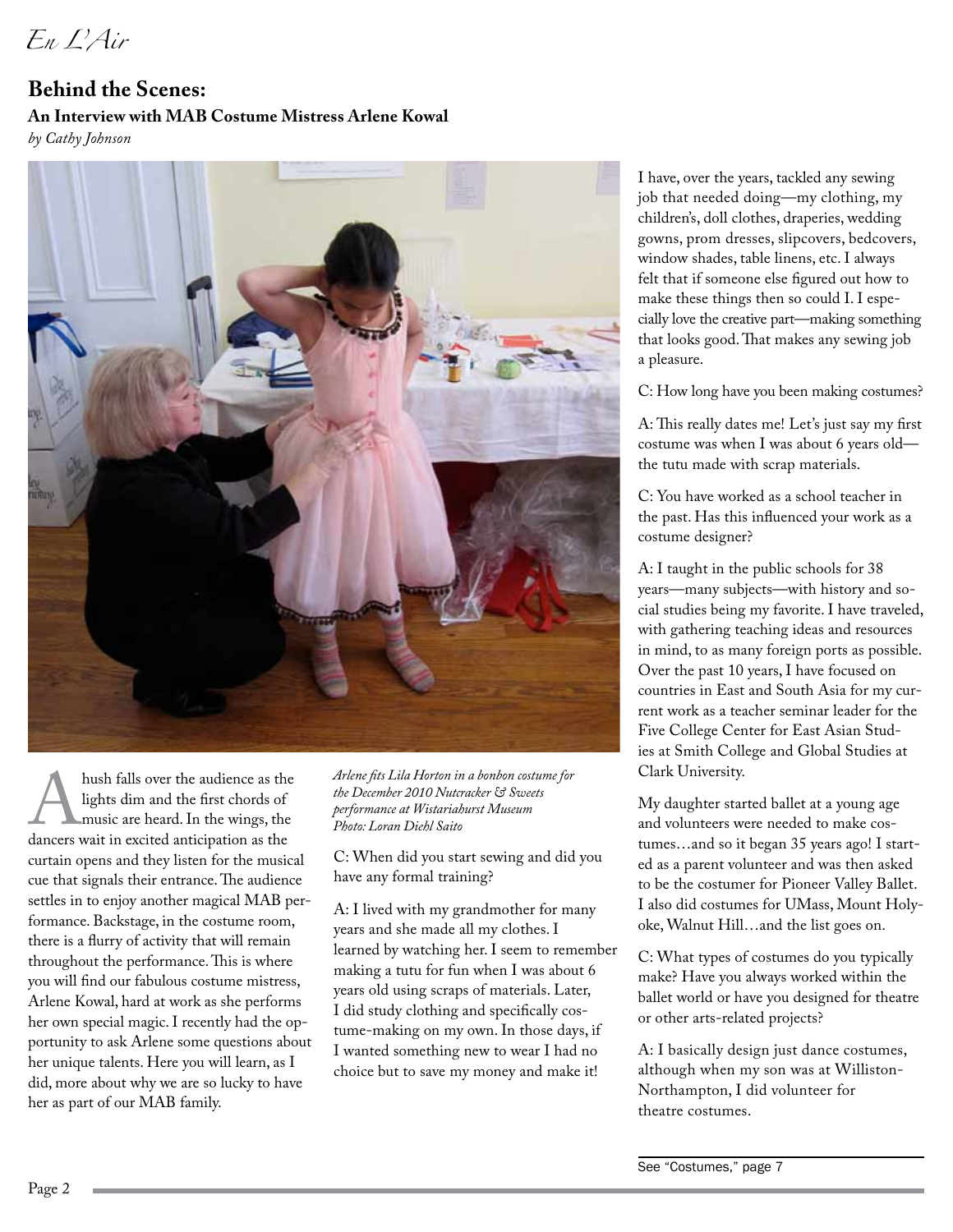# **Nutcracker & Sweets 2010**

*Wistariahurst Museum December 10-12, 2010*





















Photos: Theodore Paradise *Photos: Theodore Paradise*









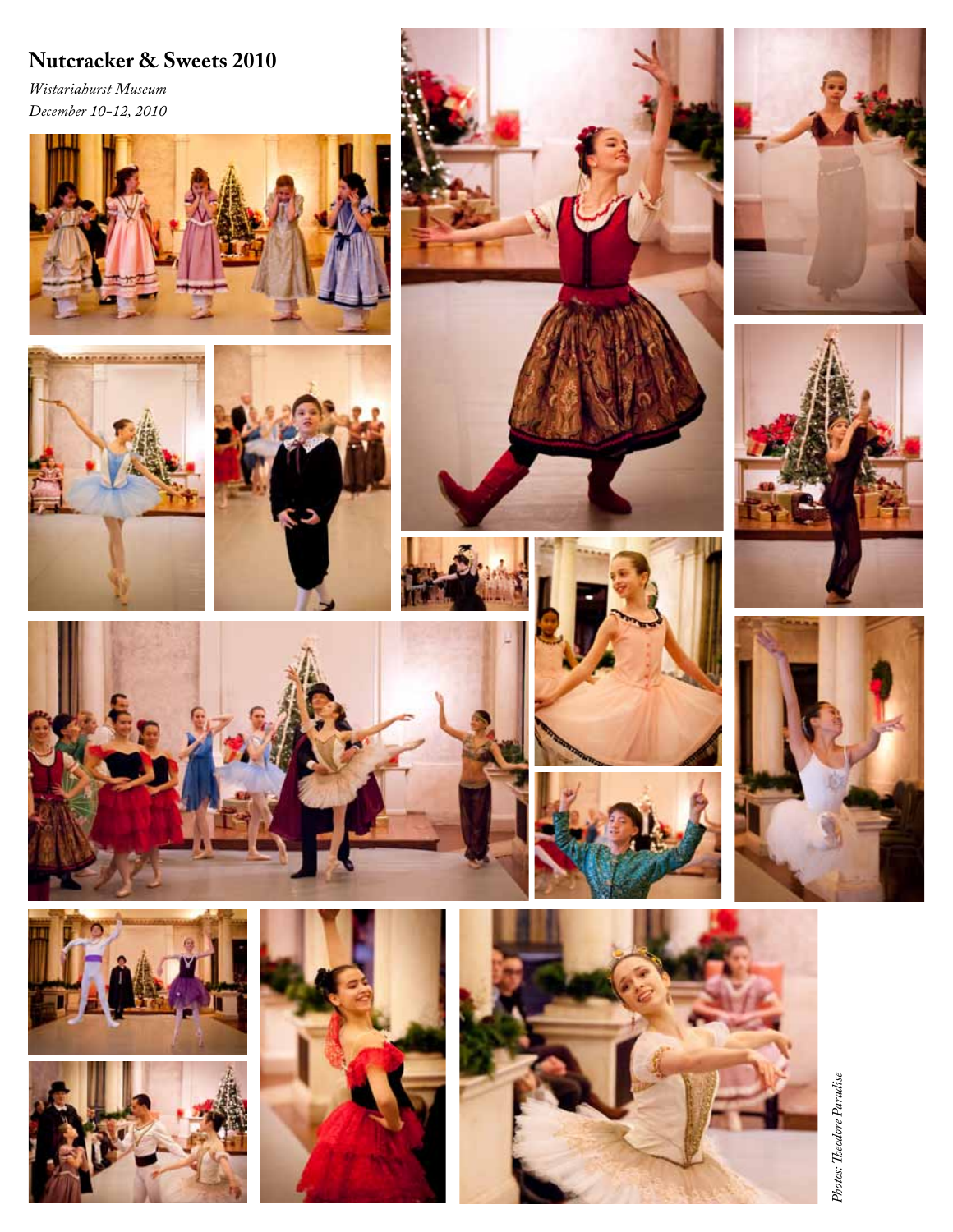# *En L'Air*

# **Summer 2011 Program Schedule**

#### **Workshops for Young Children Introduction to Ballet • Ages 4 ~ 5** JULY 25-29 • M-F: 9:00-12:00

Young ballet enthusiasts will explore the art of classical ballet by learning elementary ballet, improvisation, simple dances with props, and watching and reading stories from classical ballets. Children should bring a healthy snack and drink for break.

#### **Apprentice Ballet • Ages 6 ~ 7**

AUGUST 1-5 • M-F: 9:00-12:00 Young ballet enthusiasts will explore the art of classical ballet by learning beginning ballet technique, improvisation, simple dances with props, and watching and reading stories from classical ballets. Children should bring a healthy snack and drink for break.

Workshop tuition is \$150 each week. If more than one child from a family is enrolled in a workshop, tuition will be discounted to \$125 for each child.

#### **Adult Open Classes**

JUNE 21- AUGUST 19

Adult Beginner/Intermediate is a slowerpaced class for students at the beginning or intermediate level of study. Adult Intermediate Advanced is for students who have previously studied ballet.

Adult Beginner/Intermediate Tuesday: 6:00-7:30 PM

Adult Intermediate/Advanced TS, TH, F: 9:30-11:00 AM

10-Class Card: \$135 Student with College ID/10-Class Card: \$125

**Ballet Intensives** Consult with Rose Flachs to place students in appropriate level.

**LEVEL 2 Ballet Intensive** JULY 25-AUGUST 19 M-TH: 12:00-3:00

Monday: Ballet; Variations; Pilates Tuesday: Modern; Ballet Wednesday: Ballet; Variations; Jazz Thursday: Seminar; Ballet

4wks \$475 • 3wks \$375 • 2wks \$250 1 wk \$175

**LEVEL 3 Ballet Intensive** JULY 25-AUGUST 19 • M-F: 12:00-3:00

Monday: Ballet with pointe and boys' technique; Pilates Tuesday: Modern; Ballet with pointe and boys' technique Wednesday: Ballet with pointe and boys' technique; Jazz Thursday: Seminar; Ballet with pointe and boys' technique Friday: Ballet; Yoga

4wks \$550 • 3wks \$450 • 2wks \$300 1 wk \$200

#### **LEVEL 4 Ballet Intensive**

JULY 25-AUGUST 19 M-TH: 12:00-5:00 F: 12:00-3:00

Monday: Ballet; Pointe; Pilates Tuesday: Seminar; Ballet; Pointe; Modern Wednesday: Ballet; Pointe; Jazz Thursday: Seminar; Ballet; Variations Friday: Ballet; Pointe; Yoga

4wks \$600 • 3wks \$525 • 2wks \$350 1 wk \$225

NOTE: LEVEL 4 students may add Adult Tuesday, Thursday and Friday 9:30-11:00 class OR Adult Beg./Int. Tuesday 6:00-7:30 class to their schedule at no extra cost.



#### **MABETA Board**

Jennifer Cannon Charles Flachs Rose Marie Flachs Debbie Gauthier Deborah Haas Judy Hubeny Cathy Johnson Anne Lytle Brittney Noble Navae Rodriguez Loran Saito Rosanna Wilkins MJ Wraga

#### **LEVEL 5 Ballet Intensive**

JULY 25-AUGUST 19 M-TH: 9:30-5:00 F: 9:30-3:00

Unlimited Classes 4wks \$650 • 3wks \$550 • 2wks \$375 1 wk \$225

## **Thank you MABETA donors!**

Elizabeth & Frank Odell Family Fund of the Community Foundation of Collier County Sarah Boy Deborah K. Haas and Matthew R. Haas Marsha and Bruce Lieberman Ralph and Susan Chamberlain Amanda Scheyer Estey Ticknor Denette and Ciara Shea Anna Felicitas Thurmayr and Philip F. Gaziano Ruth Rootberg Saito Family Soares Family



*Emlyn Fenwick-Homstead warms up in the studio before class. Photo: Connie Flachs*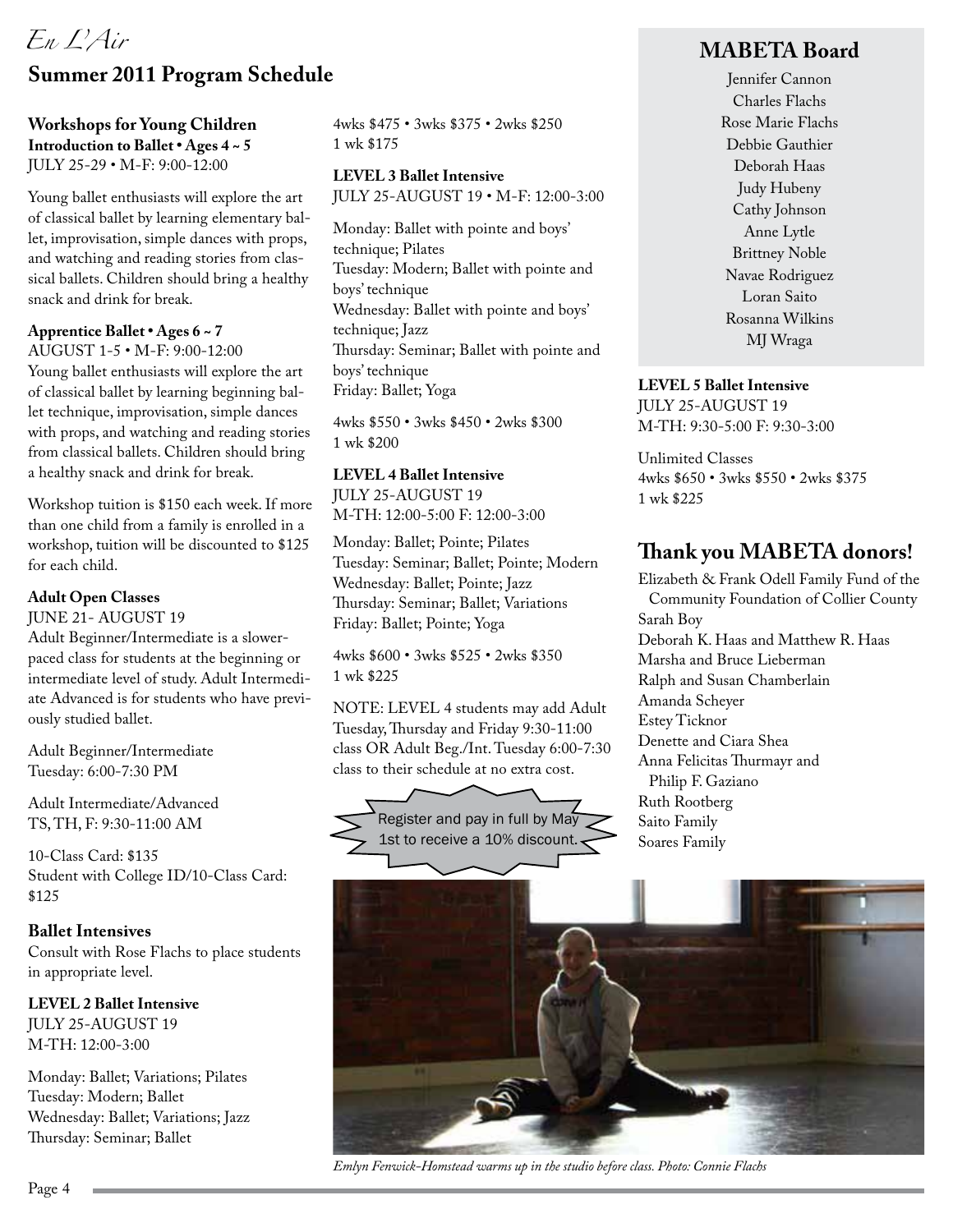#### News *from* MASSACHUSETTS ACADEMY of BALLET Educational Training Association • Spring 2011

## **MAB students attend the Youth America Grand Prix Semi-finals in Torrington, CT**

Fouth America Grand Prix (YAGP) is the world's largest student ballet scholarship<br>competition that awards over \$250,000 annually in scholarships to leading dance<br>schools worldwide. The competition is held annually around t competition that awards over \$250,000 annually in scholarships to leading dance schools worldwide. The competition is held annually around the world and in New York City, and is open to dance students, of all nationalities, 9-19 years old.

**Anna Lally** placed in the top twelve in the Pre-competitive division. She is invited to participate in a week-long intensive at the New York finals, March 17-23, 2011.

**Anna Lise Wilkins** placed in the top twelve in the Junior Contemporary division. She danced beautifully in the Classical division as well, and the YAGP jury saw so much potential in her that they unanimously invited her to NY. This only happens once or twice a year at the YAGP competitions. She will be competing in the New York finals March 17-23, 2011. *Update: Anna Lise has been offered a scholarship to the Orlando Ballet School.*

**Connie Flachs**, alumna of MAB, placed in the top twelve in both the Senior Contemporary and Classical divisions and won the Grand Prix Award in the senior division. The Grand Prix Award and Youth Grand Prix Award are presented to dancers in the Senior and Junior divisions who, according to the YAGP jury panel, have exceeded all other dancers in their division in both Classical Ballet and Contemporary Dance categories. Connie will be competing in the New York finals and is invited to the new YAGP job fair! *Update: Connie made it to the final round in the Senior Division of the New York Youth American Grand Prix. She was one of the top 20 dancers in the senior women's division among dancers from Japan, China, Brazil, Spain, USA, France and others. A number of professional opportunities are emerged (she has not decided which to pursue at the time of press…stay tuned!)*

Congratulations to all!

## **More MAB news!**

Abby Lieberman was accepted into the Julliard Summer Dance Intensive. The Summer Dance Intensive ( July 17-August 5, 2011) is a three-week program in ballet and modern for advanced students who are dedicated, disciplined, and dance with a generosity of spirit. The program is limited to dancers who will be age 15-17 at the time of the program, and will begin their sophomore, junior, or senior year of high school in fall 2011. It is designed to give young dancers a taste of what a Juilliard dance student's life is all about: refining technique and performance, broadening understanding of various dance styles, experiencing New York City, and making friends from all over the world.

Anna Lise Wilkins received the Nathalie Krassovska Memorial Ballet Scholarship from the Dance Council of North Texas. This is an \$800 scholarship to attend any summer ballet intensive/workshop at least 100 miles from her home studio. Nathalie Krassovska was a Prima Ballerina of the Ballet Russe de Monte Carlo and Artistic Director of Ballet Jeunesse.

Liam Saito will attend the Pennsylvania Academy of Ballet's summer intensive.

# **Rose and Charles on Mass Appeal**

On January 21st, MAB Directors Rose and Charles Flachs appeared on 22 News' Mass Appeal to discuss the benefits of ballet for adults and children, and to give a demonstration class to hosts Ashley and Nate. See the entire segment at http://www.wwlp.com/dpp/ mass\_appeal/leisure/the-benefits-of-ballet



*Charles with the camera at the WWLP studio*



*L to R: Anna Lise Wilkins, Anna Lally, Connie Flachs Photo: Rose & Charles Flachs*



*Anna Lise performs a variation from Act 1 of* Giselle *Photo: VAM Productions*



*Connie receives the Grand Prix Photo: Rose Flachs*



*Rose warms up at the barre before teaching a demo class Photos: Rose & Charles Flachs*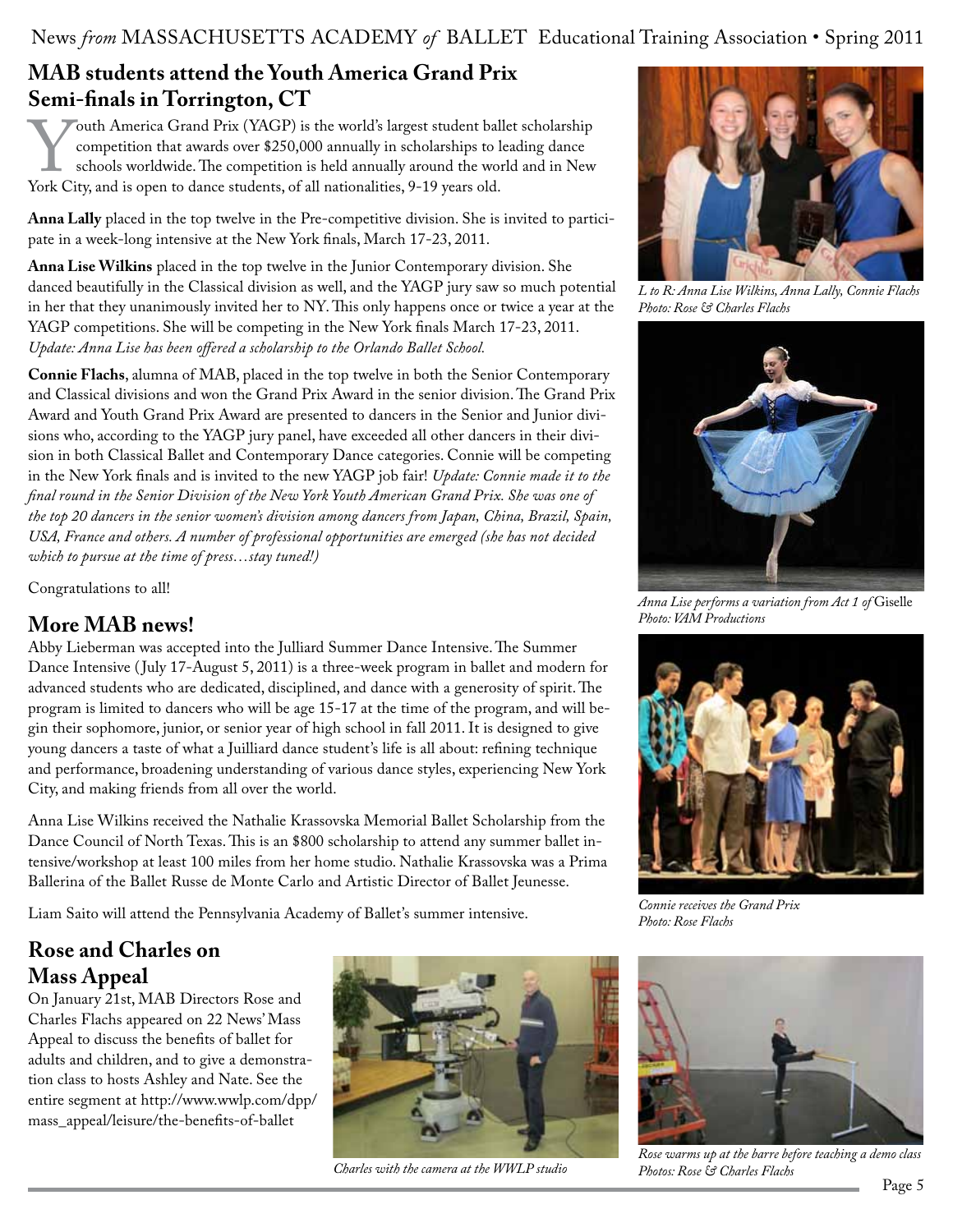# *En L'Air*

Passion, continued from page 1

about the art of classical ballet; promote the artistic development of students of ballet; perform ballet at schools, senior centers and community venues; offer scholarships for underprivileged and/or underfunded students interested in studying classical ballet; and educate teachers and students about the pedagogy of classical ballet.

Since the beginning, MABETA has stayed true to its mission. There have been many performances at community venues including Kate's Kitchen, Loomis Communities, the South Hadley and Holyoke public libraries and schools, the South Hadley Rotary Club, First Night Northampton, First Night Junior in Holyoke, Westfield Arts On The Green, and the Holyoke War Memorial. MABETA has also formed collaborative partnerships with local organizations such as Discover Holyoke and PassportHolyoke, and for the last three years, has been performing its historical adaptation of The Nutcracker to soldout audiences at the Wistariahurst Museum during the holiday season. More than 500 people, including volunteers, parents, dancers and audience members, came through the museum during their 2010 holiday performances.

Today the Massachusetts Academy of Ballet enrolls more than 125 students (including adults), some traveling from as far north as Greenfield and as far south as Hartford and Manchester, Connecticut. In addition to Artistic Directors Rose and Charles Flachs, the Academy faculty now includes Catherine Johnson who teaches the entire Preballet Division, Level 1, Level 2 and Adult Ballet, and Debra Vega who teaches Jazz and Tap.

Because of the Academy's level of professional training, its students are well prepared to pursue additional dance opportunities outside of the studio. In February 2011, the Academy was well represented at the Youth America Grand Prix (YAGP), the world's largest student ballet competition (for ages 9-19) which awards over \$250,000 annually in scholarships to leading dance schools worldwide. One

# **Scenes from the Studio**

*In this column, Level 3 & 4 students enjoy a "buddy day" with Pre-Ballet 1 students Right: MABETA members rehearse scenes from* The Sleeping Beauty *Photos: Loran Diehl Saito*







Academy student placed in the top twelve of the precompetitive division and another second in the top twelve of the junior contemporary division. At this same event, an academy alumna won the Grand Prix prize in the senior division for exceeding all other dancers in that division in both Classical Ballet and Contemporary Dance categories. Other alumni have gone on to perform with regional dance companies like the Connecticut Ballet, the Prometheus Dance Company, and the Pennsylvania Academy of Ballet Society, among others.

In just six years, Rose and Charles Flachs have "raised the barre," creating a professional and highly respected "destination" studio. At the Massachusetts Academy of Ballet, they teach by example, inspiring their students and the local community with their passion, perseverance and partnership.

*Alison Wood is principal of Wood Strategy+Design, and a proud observer of MAB's success over these past six years.*

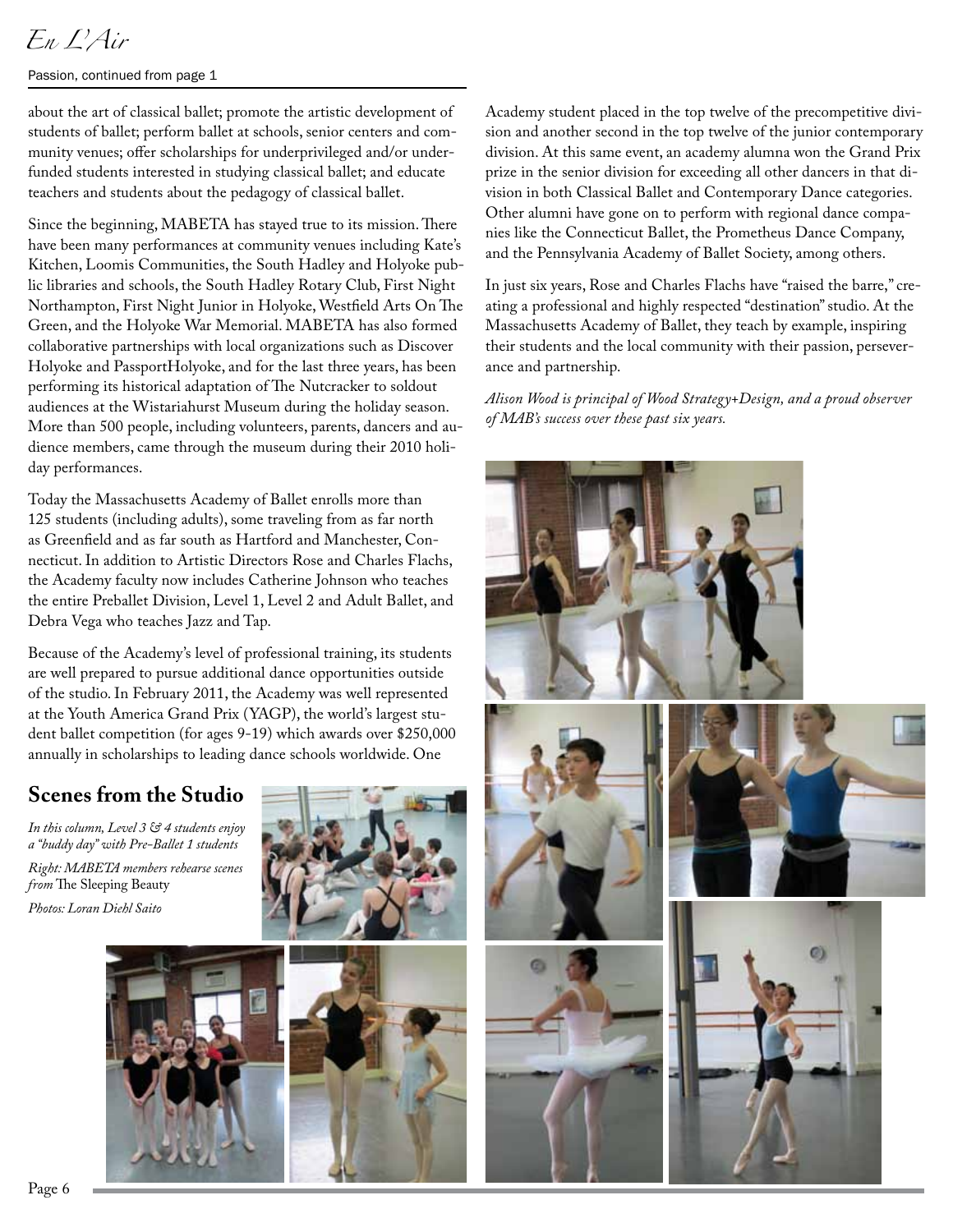#### Costumes, continued from page 2



*Arlene makes adjustments to a costume for Anna Lise Wilkins Photo: Charles Flachs*

Dance costumes are in a different category from theatre costumes. A dance costume needs to emphasize the good lines of the body and not interfere with movement. It must enhance both. Silk or other soft flowy materials are needed for certain choreography just as a twoway stretch material may be needed for other choreography. The choreographer may have very distinct ideas of what he/she wants. The costumer must have conversations with the choreographer and work alongside him/her to display what their aims are in the piece. Both dance and theatre costumes have similar considerations regarding lighting, mood, colors, themes, style and the like.

C: Is there a favorite costume you have made in the past that stands out in your mind?

A: I had to make a set of long silk dance dresses for a Japanese choreographer—and dye them so that from the bottom going up, they appeared to be a sunrise—shades of purple-green-gold. They were my favorite, years ago! Every few years something stands out in my mind, but it constantly changes a set of dance dresses that resembled starry nights in velvets and silk, studded with flares of rhinestones; a dew drop tutu; a set of Coppelia costumes; a set of masks for Pinocchio; and the list goes on!

C: What was the most difficult costume you have ever been asked to make?

A: There were several that were challenges, but I enjoy a challenge! I must admit that I prefer not to work on large costumes with multiple yards of materials.

C: We know that you have worked on many costumes for our MAB school and Nutcracker performances over the years, in addition to your other costume work. Do you have any idea of how many costumes you have made all in all over your career or are they too numerous to recall?

A: I would count costumes in a performance that I was responsible for, with some volunteer sewers. I think the largest was Petrouchka, with over 100 costumes for that piece in a show which also included other pieces which I was responsible for as well. That was done after a usual Nutcracker, which had at least 100 costumes.

Usually a show had less than 75 costumes but then multiply that by 35 years and at least two shows a year! I do know I filled an attic with rows of costumes and boxes of costumes. I did not do each and every costume by myself, but I was responsible for getting all the dancers costumed for stage. Thank goodness for parent volunteers! Now I am happy when it is less than a dozen new costumes for a show. I would add here that just because you have a costume already on hand

for a show does not mean it is usable—it has to be fit to a dancer.

Sometimes it is less work to start from scratch than to take apart an old costume and fit a new body! So while a show has no new costumes made for it, one cannot forget that those costumes in stock need to be fit and adjusted to new bodies.

C: Can you give us a ballpark figure of how long each new costume takes to make?

A: That all depends on the costume. A leotard takes one hour. A tutu from scratch takes a minimum of 25 hours and that does not include the fittings.

C: You are always such a picture of patience and composure under stressful backstage situations. What is your secret to remaining so calm and focused before and during performances which enables you to resolve any costume crisis as it occurs?

A: I was a teacher for many years, a profession that demands organization, planning, and certainly thinking ahead to prevent a crisis. As to a costume crisis—I have been through so many—experience makes it easy to anticipate what could happen and what to do if it does. For pants that have ripped open, black iron-on mending patches need to be on hand. For lipstick on a bodice, spot remover should be on hand. For lost mouse gloves, an extra pair on hand.

C: You have a wonderful way of dealing with our students. What motivates you?

A: I love the work and the dancers are marvelous to work with. They love what they are doing and I want to support that love by making them look good—giving them more confidence. If they feel they look good, I am a happy worker!

C: I suspect you are still sewing. What is your latest project?

#### A: A dog coat!

C: And, I might add, that is one lucky and well-dressed dog—outfitted by such an accomplished and talented costume mistress!